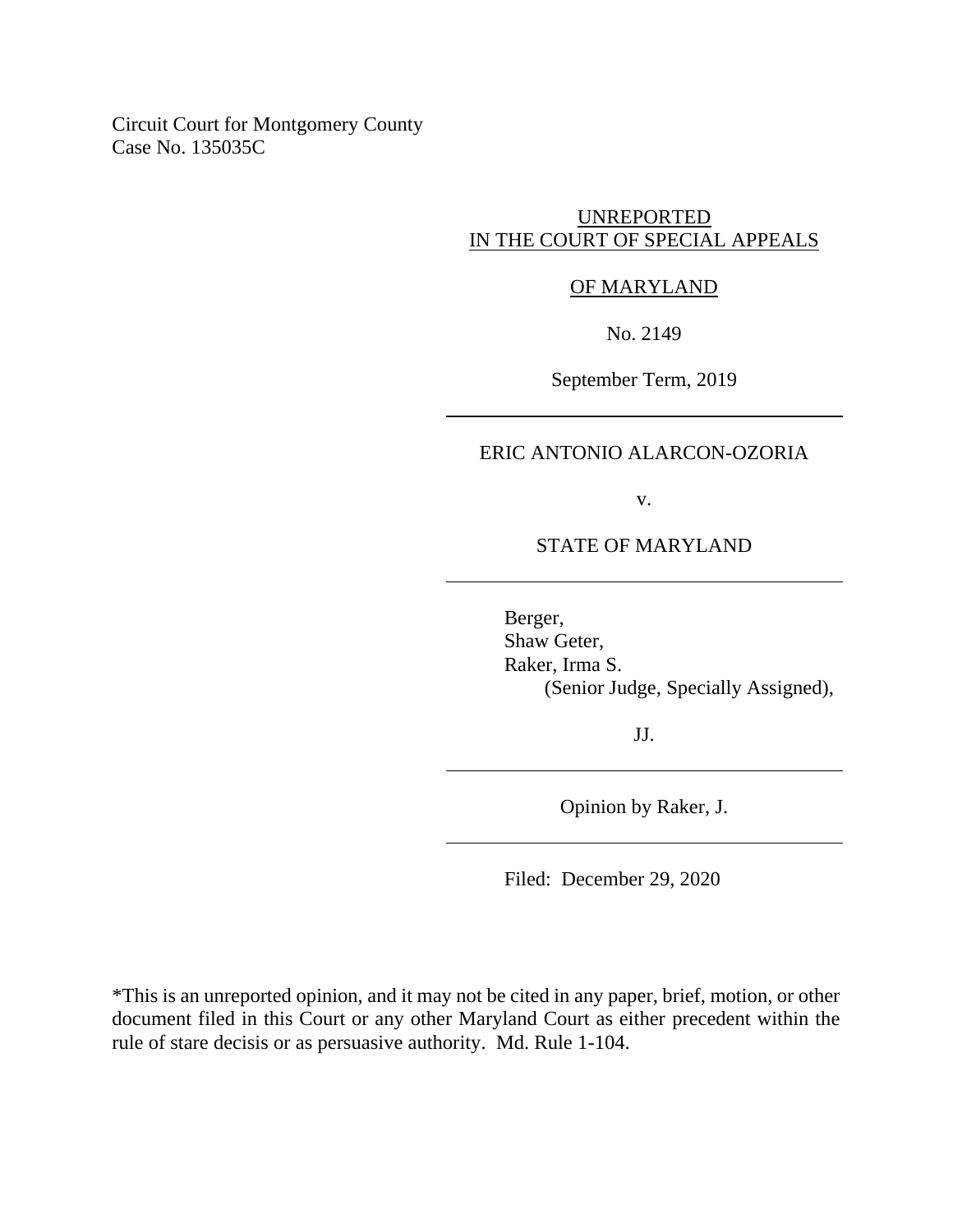Appellant Eric Antonio Alarcon-Ozoria was convicted by a jury in the Circuit Court

for Montgomery County of illegal possession of a firearm. Appellant presents the

following questions for our review:

- "1. Did the State's disclosure of jail calls on the morning of trial violate Maryland Rule 4-263, and did the trial court err in denying appellant's request for relief for the discovery violation in the form of a one-day continuance?
- 2. Is there reasonable doubt that the discovery violation at issue in [the first question] influenced the outcome at trial, such that Mr. Alarcon's conviction must be vacated?
- 3. Did the trial court err in prohibiting appellant from admitting into evidence a police report offered against the State as a public record under Maryland Rule 5-803(b)(8)?
- 4. Is there reasonable doubt that the evidentiary ruling at issue [in the preceding question] influenced the outcome at trial, such that Mr. Alarcon's conviction must be vacated?"

Finding no error, we shall affirm.

I.

Appellant was indicted by the Grand Jury for Montgomery County on charges of assault in the first degree, use of a firearm in a crime of violence, and illegal possession of a firearm after a felony conviction. The circuit court granted judgment of acquittal as to first-degree assault and use of a firearm in a crime of violence. The jury convicted appellant of illegal possession of a firearm. The court sentenced appellant to a term of incarceration of fifteen years**,** with all but twelve years suspended (*i.e.*, three years suspended).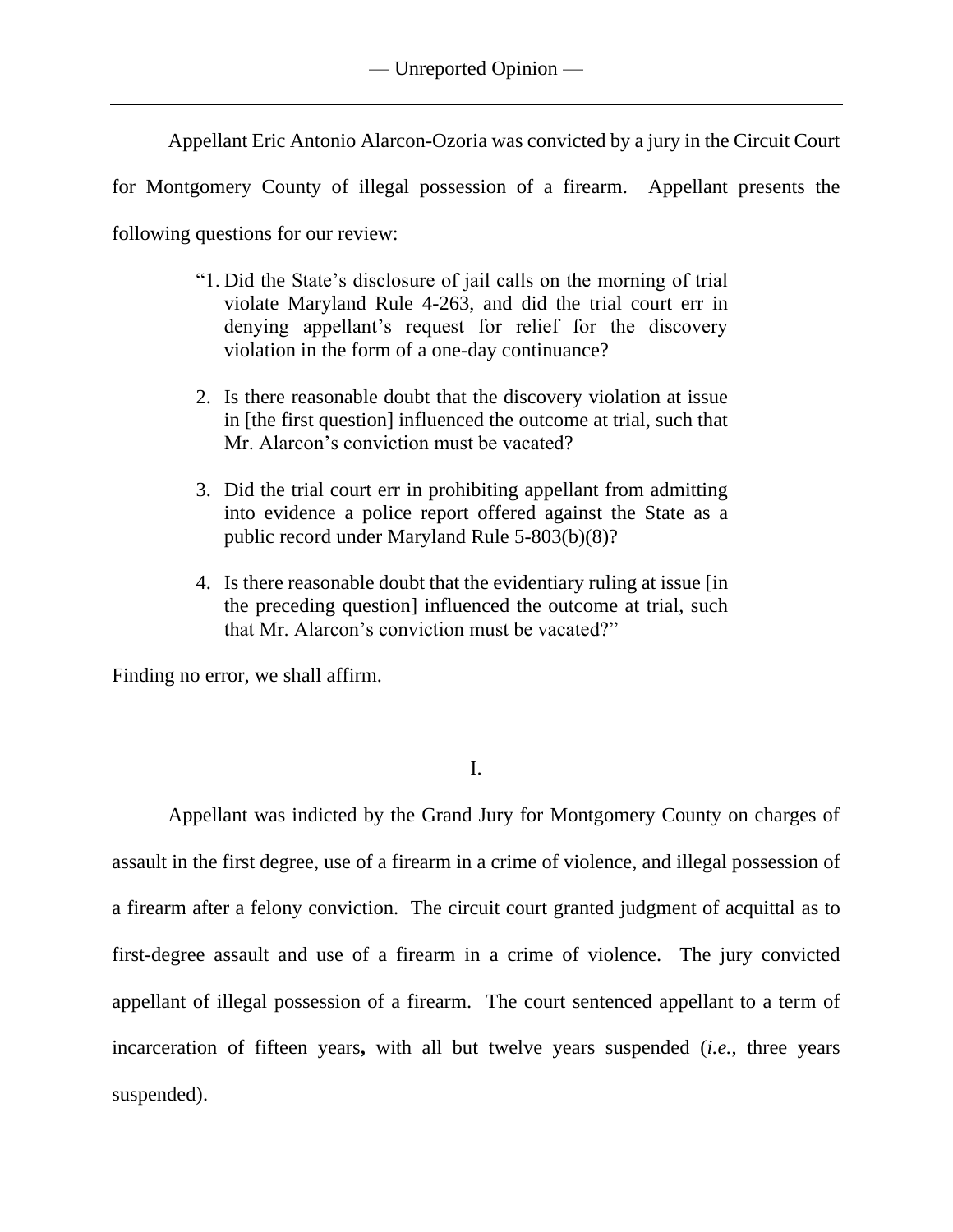The case arose from a shooting in downtown Silver Spring in the wee hours of June 9, 2018. No one was injured. The shots were fired in the vicinity of the outdoor bar and side patio of Abyssinia, an Ethiopian restaurant and nightclub, as well as a nearby alleyway. Before the gunfire, pedestrians crowded the alleyway. The outdoor tables at Abyssinia were full. The alley was covered by the restaurant's outdoor surveillance camera, but the restaurant's outdoor tents obscured the view of the area in which the gunfire occurred.

Amir Abdella, the manager of Abyssinia, was working outdoors at the side patio when he heard one gunshot. He turned around, saw one man running away and a second man walking behind the fleeing man, pointing a firearm at him. Mr. Abdella saw a third man walking behind the shooter. Mr. Abdella then watched the shooter fire a second shot at the running man. He testified that he was only about five to six feet away from the shooter at the time of the second shot. He also heard a third shot, but he did not see it.

Mr. Abdella testified that he had seen the shooter and the third man earlier in the night at the restaurant, where they were seated with two young women. He called security at the time because he thought that the women appeared uncomfortable. Security personnel told the two seated men that they would need to order something if they wanted to remain at the restaurant, and the two men left.

In the days following the shooting, Mr. Abdella provided security footage depicting the two men earlier in the night at Abyssinia and he identified the shooter in the surveillance video. He testified, however, that it had been so long since the shooting that he was not sure if he would recognize the shooter again if he saw him. He was able nonetheless to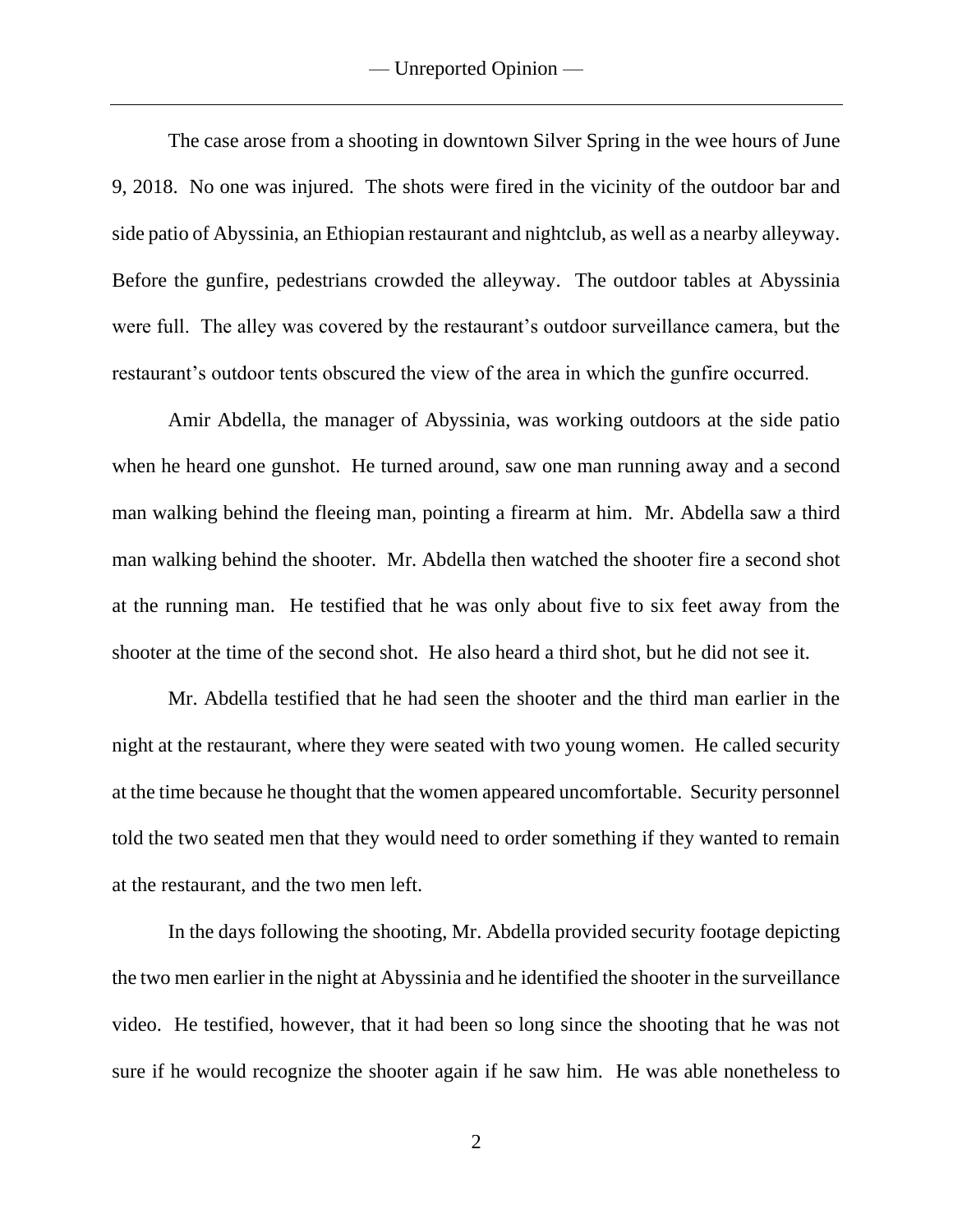describe the shooter with some specificity. The description was partially consistent with the one he provided during his 911 call, but his memory of some details of the shooter's clothing and of the shooter's height diverged from his statements in that call. In the 911 call, he said that the shooter was about 5'1" or 5'2", but at trial he said that the shooter was approximately his own height, 5'8".

At least one other witness, Christopher Parkes, saw men running in the alley. Mr. Parkes worked as a security guard for Kaldi's, a coffee shop and nightclub near Abyssinia. He heard one shot, then moved to the middle of the street and heard three more shots.

Officer Douglas Miller responded to a call for shots fired. He found one bullet casing in the alley. Officer Sean Pierce, with the aid of his police dog, found a second shell casing in the alley. (Later police work determined that the two shells came from the same gun.) Officer Mark Ray interviewed witnesses, including of two men who looked like they had been in an altercation but reported that they had simply been running away from the sound of gunfire. Officer Ray drafted an initial police report. In June of 2019, Detective Horwitz completed a supplemental police report that was much longer than Officer Ray's initial report.

Follow-up police work led by Detective Charles Horwitz revealed that two other neighborhood establishments had relevant surveillance video. These video clips included depictions of two suspects, including one taller man and one shorter man, the latter of whom was holding a gun. On July 30, 2018, Detective Horwitz issued a press release asking for public help in identifying either of the two suspects. Police received an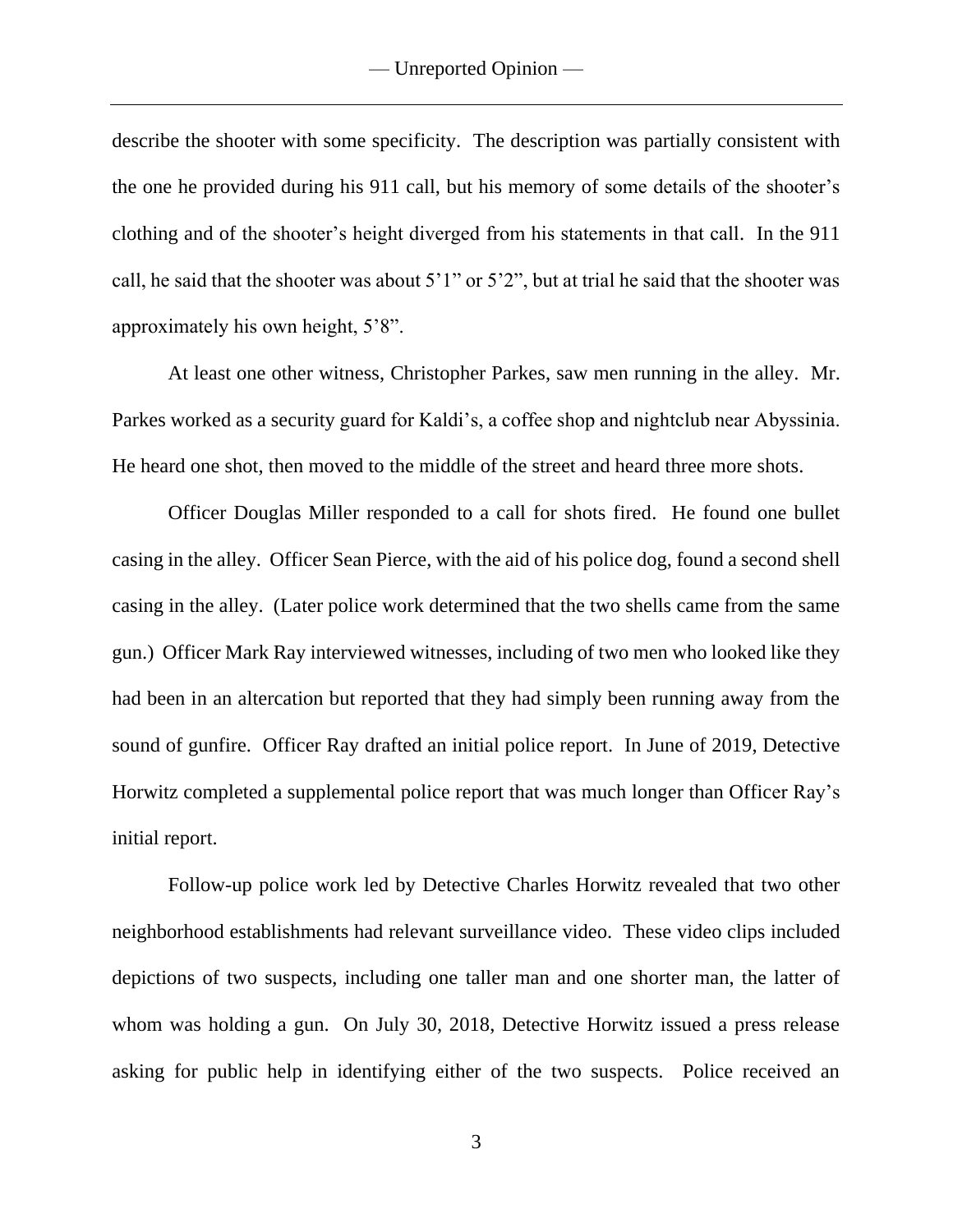anonymous tip identifying the taller man as Ruben Gilbert. Police looked at the Motor Vehicle Administration photograph of Mr. Gilbert, determined that he was the same person as the one in the surveillance footage, and obtained a search warrant for his phone. That cell phone revealed text messages between Mr. Gilbert and appellant about one hour after the shooting:

> Mr. Alarcon [appellant]: Is dere a camera At dat lil side bar Mr. Alarcon: And Erin just asked me bout you Mr. Gilbert: Tell her hit me Mr. Gilbert: N idek we Gucci doe babe

The mention of the side-patio bar together with the unintentionally ironic slang — no doubt soon to require an update to the Oxford English Dictionary — led police to appellant.<sup>1</sup> In December of 2018, police officers executed arrest warrants for appellant and Mr. Gilbert. The police executed a search warrant at appellant's apartment and they seized clothes consistent with those worn by the shooter in the surveillance video.

After a grant of immunity, Mr. Gilbert testified at trial that he and appellant were friends, and that they were at Abyssinia together on the night of the shooting. He testified that two of the surveillance videos showed him and appellant outside of Abyssinia, and that one of the videos showed him and appellant running. He stated, however, that he did not see appellant with a gun on that night, nor did he see appellant fire any shot that night.

<sup>&</sup>lt;sup>1</sup> *We Gucci* means, essentially, "we're good." Mr. Gilbert apparently thought they were in the clear.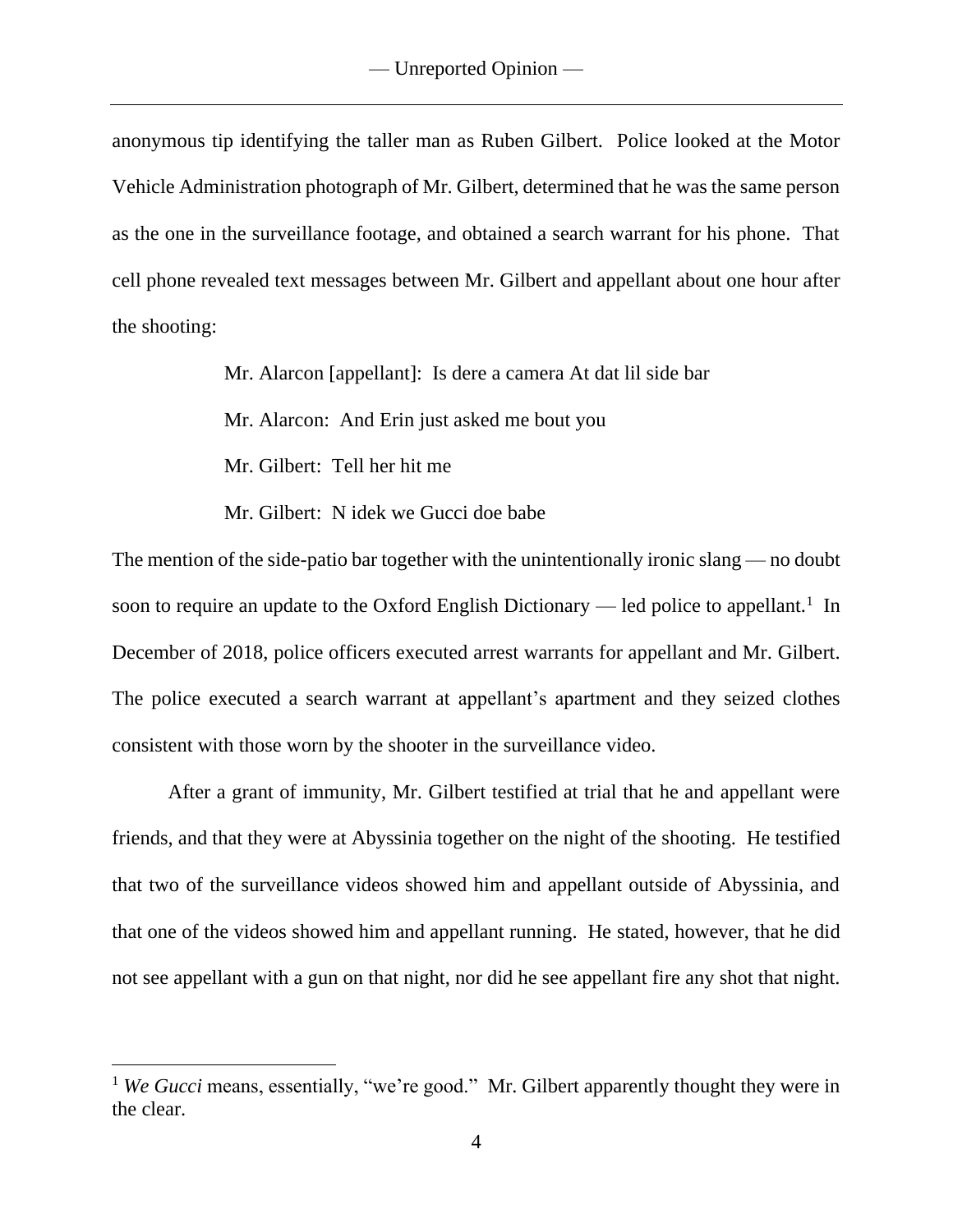The State played a recording of a jail call between Mr. Gilbert and appellant. The call occurred on April 2, 2019. The call was made using another inmate's pin number, not appellant's number. Mr. Gilbert admitted that he and appellant were talking on the call. In that call, Mr. Gilbert and appellant discussed the case, including whether there was video of the incident. They speculated about the identity of the person who made the anonymous tip.

Before trial, on May 15, defense counsel wrote to the prosecutor requesting additional discovery pursuant to the Maryland Rules and *State v. Williams*, 392 Md. 193 (2006). Defense counsel sought any "recordings…or other materials concerning any . . . statements made by" Mr. Gilbert or by appellant, and asked the State to identify any responsive materials that it believed to exist but that the State did not possess, so that defense counsel could "issue subpoenas to the appropriate authorities."

In the months before trial, defense counsel sought assurance from the State that discovery was complete. On June 10, the State assured defense counsel that the State abided by "open file discovery." On June 27, the State again assured defense counsel that it would open its evidentiary file so that the defense could see everything held by the State, and that the State possessed no "written statements by any witnesses otherwise not provided."

On July 26, ten days before trial, the State disclosed additional evidence that it intended to introduce, particularly "new data" collected from the cell phone of Mr. Gilbert. The new evidence consisted of an activity log purporting to count Mr. Gilbert's steps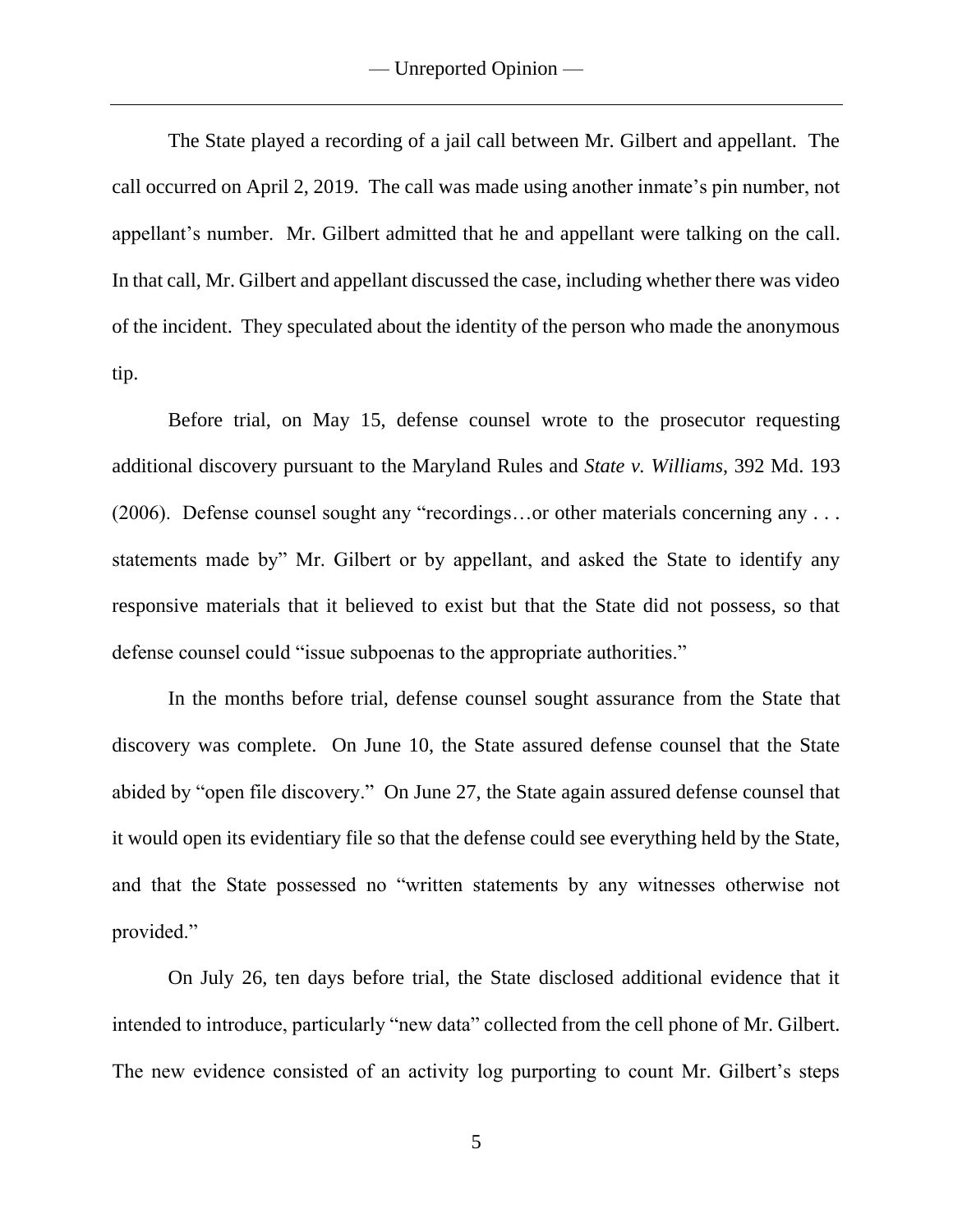during different time-frames on the night of the shooting. Appellant moved *in limine* to exclude the new evidence as untimely and non-compliant with the diligence requirement of Maryland Rule 4-263(c). The circuit court granted appellant's motion and excluded the new evidence.

On Friday, August 2, 2019, three days before trial, defense counsel e-mailed the State to propose and finalize certain stipulations. The State did not reply until Sunday night, saying, "I didn't get to the office this weekend we can discuss tomorrow at 9."

On the first morning of trial, August 5, defense counsel arrived at the courthouse and learned that the State was providing additional, last-minute discovery. In chambers, the State disclosed that the prior Wednesday, July 31, it had requested jailhouse recordings of calls made or received by appellant since his arrest on December 19, 2019, seeking recordings that would cover through August 1, 2019. From that request, the State received approximately 200 jail calls on Friday morning, August 2. The State indicated that it began reviewing the calls on Saturday, August 3, and identified at least one call of interest by August 4. The State proffered one tape as evidence that it would offer at trial: the recording made April 2, 2019, of the call between Mr. Gilbert and appellant.

Appellant objected to the State's disclosure and requested a one-day continuance to review the tape. The circuit court did not rule as to whether the State had violated its discovery obligations, but denied appellant's request for a continuance. The trial judge stated: "First of all, I'm not inclined to continue the case. I am — and I think you will have an opportunity to review certainly the one call in question with respect to — that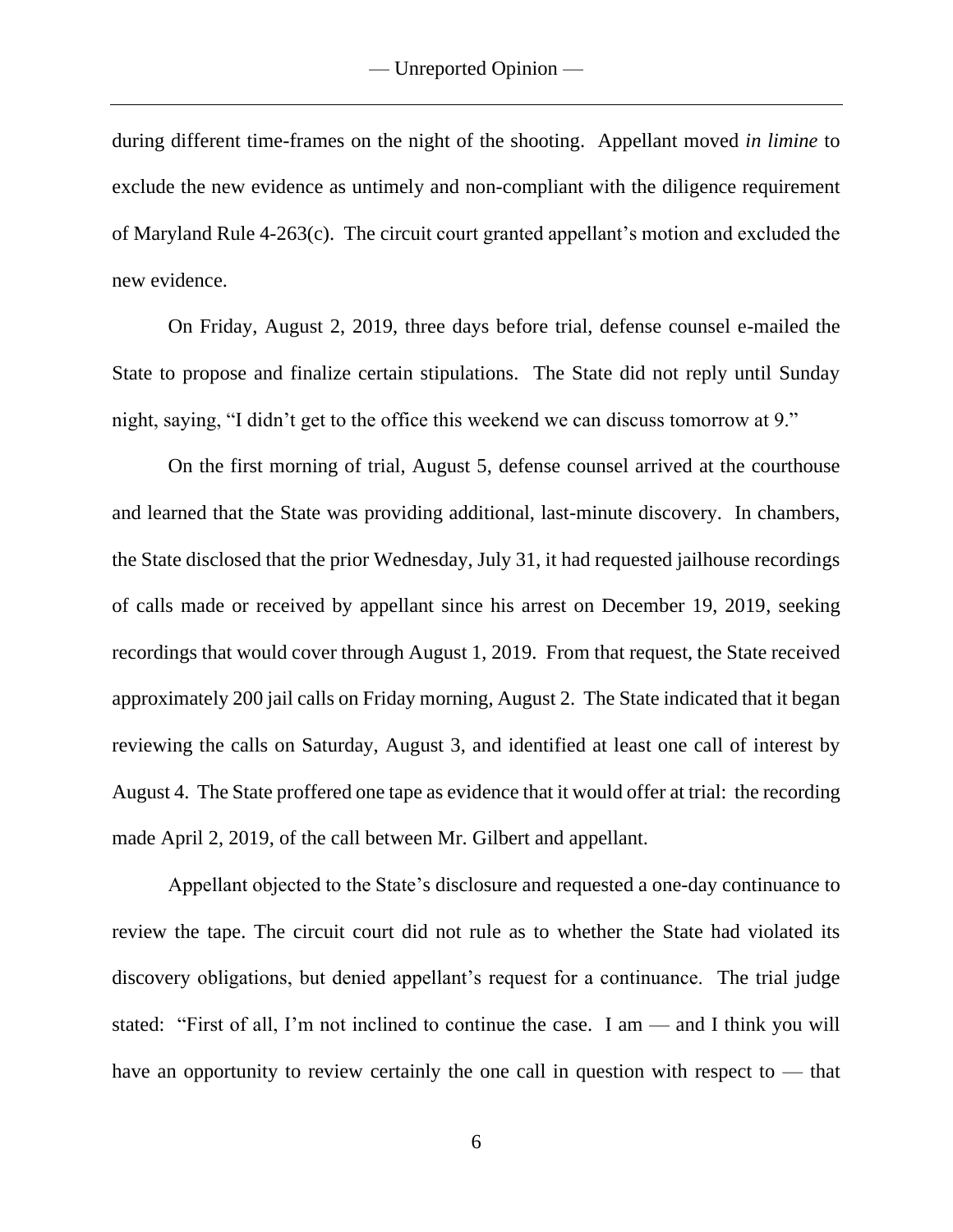we've been focused on." The State told the court that the State's opening statement would not mention the recorded call, and that the State would not call Mr. Gilbert on the first day of trial so that defense counsel would have an opportunity to review the recording.

Upon conclusion of the trial, appellant was convicted and sentenced as above. This timely appeal followed.

### II.

Before this Court, appellant first argues that the State's disclosure of 200 jail calls on the morning of trial, and the lack of remedy, warrants reversal. The State's last-minute disclosure violated its discovery obligations, appellant argues, and the trial court erred by granting no remedy for the violation. Appellant argues that the State violated its discovery obligations because of three procedural flaws. First, the recordings of the jail calls were not provided within thirty days of the appearance of counsel, thereby violating Rule 4- 263(h)(1). Second, the State did not "exercise due diligence to identify" the jail calls until months after they were made, but rather waited to request them until only a few days before trial, after the State had assured defense counsel that discovery was complete, thereby violating Rule  $4-263(c)(1)$ . Third, the State did not "promptly" provide the tapes once they were received three days before trial, nor even notify defense counsel that tapes had been requested, and instead proceeded to review the tapes, ignore e-mails from defense counsel, and produce the recordings on a CD only minutes before trial. Appellant argues that this conduct violated Rule 4-263(j).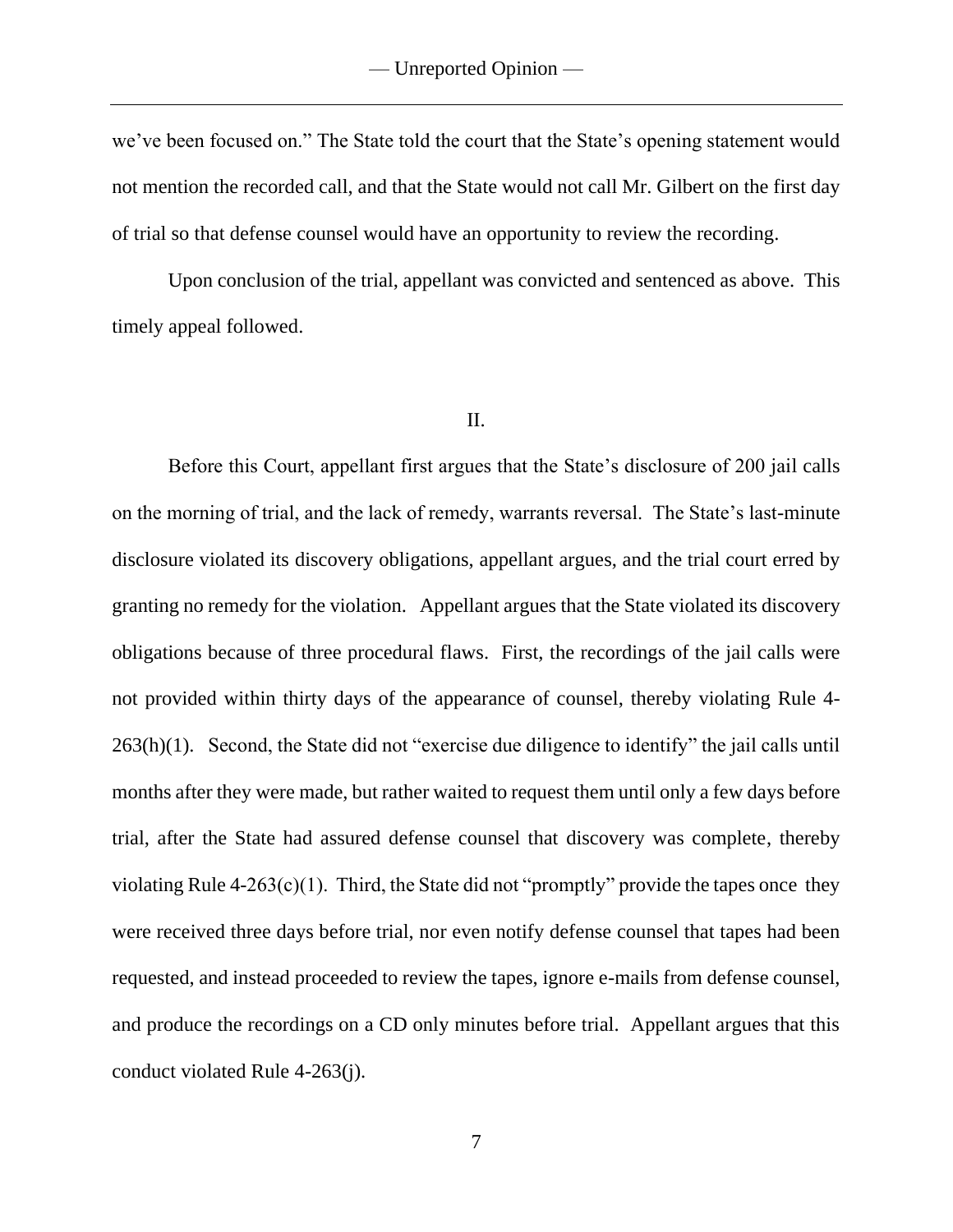Appellant argues that the trial court erred because the law requires appropriate relief for a discovery violation. Appropriate relief may include excluding evidence, granting a reasonable continuance, or entering "any other order appropriate under the circumstances." Rule 4-263(n). According to appellant, the court is required to consider a number of factors in determining a remedy, including: (1) "the reasons why the disclosure was not made"; (2) "the timing of the ultimate disclosure"; (3) "whether the disclosure violation was technical or substantial"; (4) "the existence and amount of any prejudice to the opposing party"; (5) "the feasibility of curing any prejudice with a continuance"; and (6) "any other relevant circumstances." *Thomas v. State*, 397 Md. 557, 570–71. Appellant argues that every one of these factors would weigh in favor of relief, and that appropriate relief would have included at least the one-day continuance that defense counsel requested for review of the new materials.

Appellant's second allegation of error is the failure of the trial court to admit the police report into evidence. The police report was relevant to appellant's defense because it tended to show a shoddy investigation, appellant argues. Appellant sought to admit the report right after his defense counsel questioned one of the responding officers whether he "recall[ed] telling another officer to make the report vague." The officer responded, "I think. I don't know. I don't have the report. I don't know how it eventually cleared." Appellant then offered the report; the State objected; and the circuit court sustained the objection because it was not admissible as a business record and there was "no rule that allows the police reports to be admitted as substantive evidence."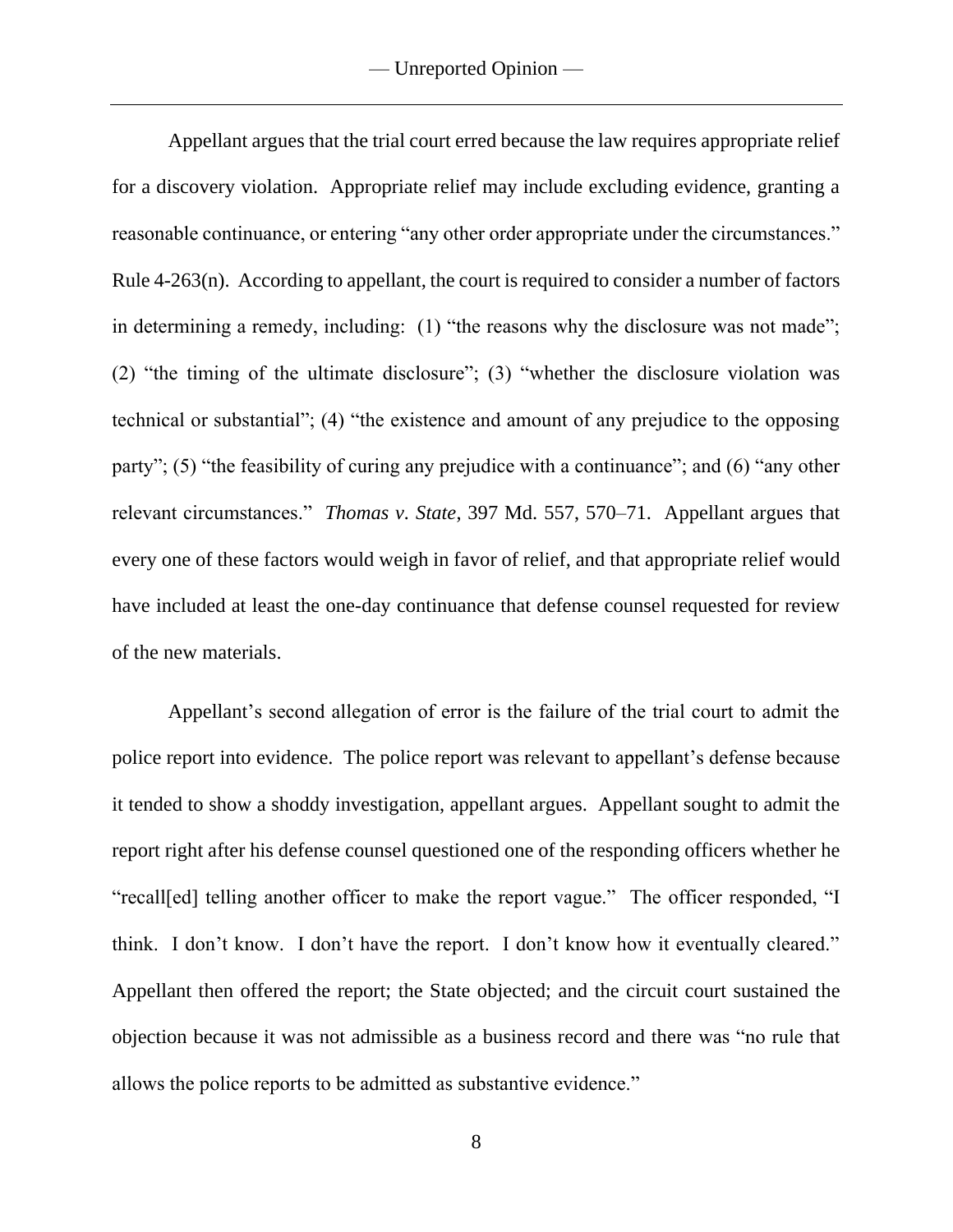Before this Court, appellant argues that the circuit court erred in excluding the police report because "public records and reports" are admissible under an exception to the hearsay rule. Appellant points to a "law enforcement" carve-out to the hearsay exception, which prohibits introduction of a "record of matters observed by a law enforcement person[,]" Rule 508(b)(8)(C), and appellant emphasizes that the carve-out applies only "*when offered against an accused* in a criminal action."

The State, appellee, responds on the discovery issue by arguing that appellant failed to preserve the issue for our review because the trial court did not rule whether the State violated its discovery obligations. Even if preserved, the State argues that there was no discovery violation. Finally, the State argues that, to the extent there was a violation, the circuit court took the appropriate curative action by delaying by one day the testimony of the witness, Mr. Gilbert.

The State maintains first that there was no discovery violation. To appellant's contention that the State did not disclose the calls within thirty days of the appearance of counsel, appellee agrees that this is accurate, but emphasizes that the State had not yet obtained the recordings by that earlier deadline for disclosure. Instead, appellee points out, the State disclosed the calls later, after the prosecutor obtained the recordings, and within seventy-two hours of that receipt.

In response to appellant's contention that the State did not exercise due diligence in identifying the jail calls, appellee argues that the State did exercise due diligence. The mere fact that the jail calls were available would not require that the State request them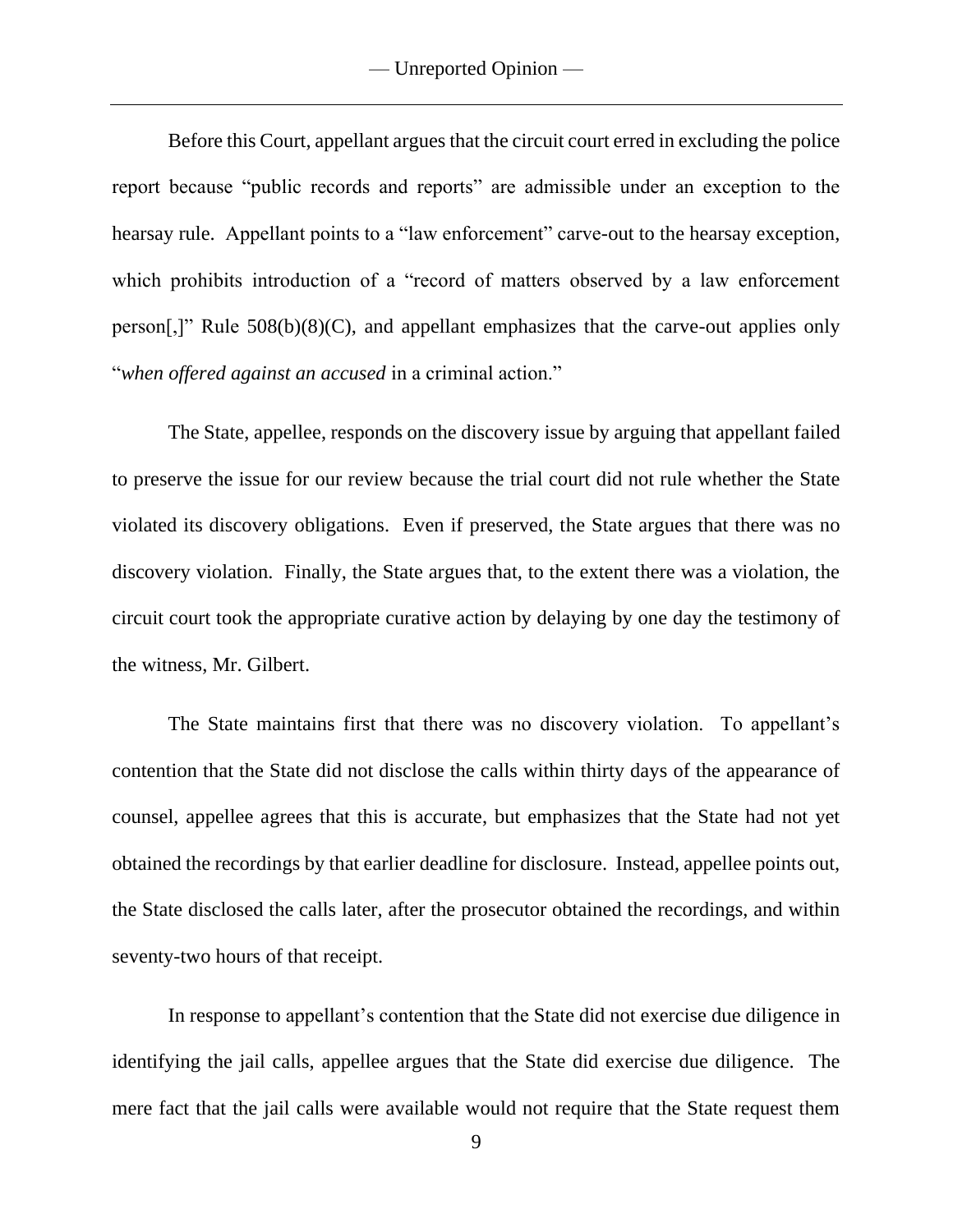immediately. The State observes that defense counsel conceded to the trial judge that the defense, just as the State, could have requested the jail call recordings from the prison facility. The State emphasizes that the April 2, 2019, call was not delivered to the State based on the initial request for appellant's jail calls, because appellant made the call using another inmate's pin number. To find this call, the prosecutor had to make a new request that the jail run Mr. Gilbert's phone number backwards to see if he received any other calls from the jail. Appellee argues that ordinary due diligence does not require the State's Attorney to uncover a defendant's calls that were not made from the defendant's phone number. Moreover, appellee argues that it was clear that appellant attempted to conceal the call by using another inmate's phone number to make the call. Appellant cannot claim unfair surprise from the late discovery of a phone call to which he was a party and that he attempted to hide from the State.

In response to appellant's contention that the State did not promptly provide the tapes of the jail calls, appellee argues that the jail calls were turned over promptly to the defense after they were identified and reviewed by the prosecutor. The prosecutor received the calls on Friday, reviewed them over the weekend, and then provided them to the defense on Monday morning, before the trial commenced. Appellee emphasizes that the prosecutor did not learn of the April 2 call between Mr. Gilbert and appellant, the call at issue, until the morning of trial. The prosecutor told the trial judge that an employee of the jail delivered the April 2 call to her at 6:00 a.m. on the day trial was to begin, because she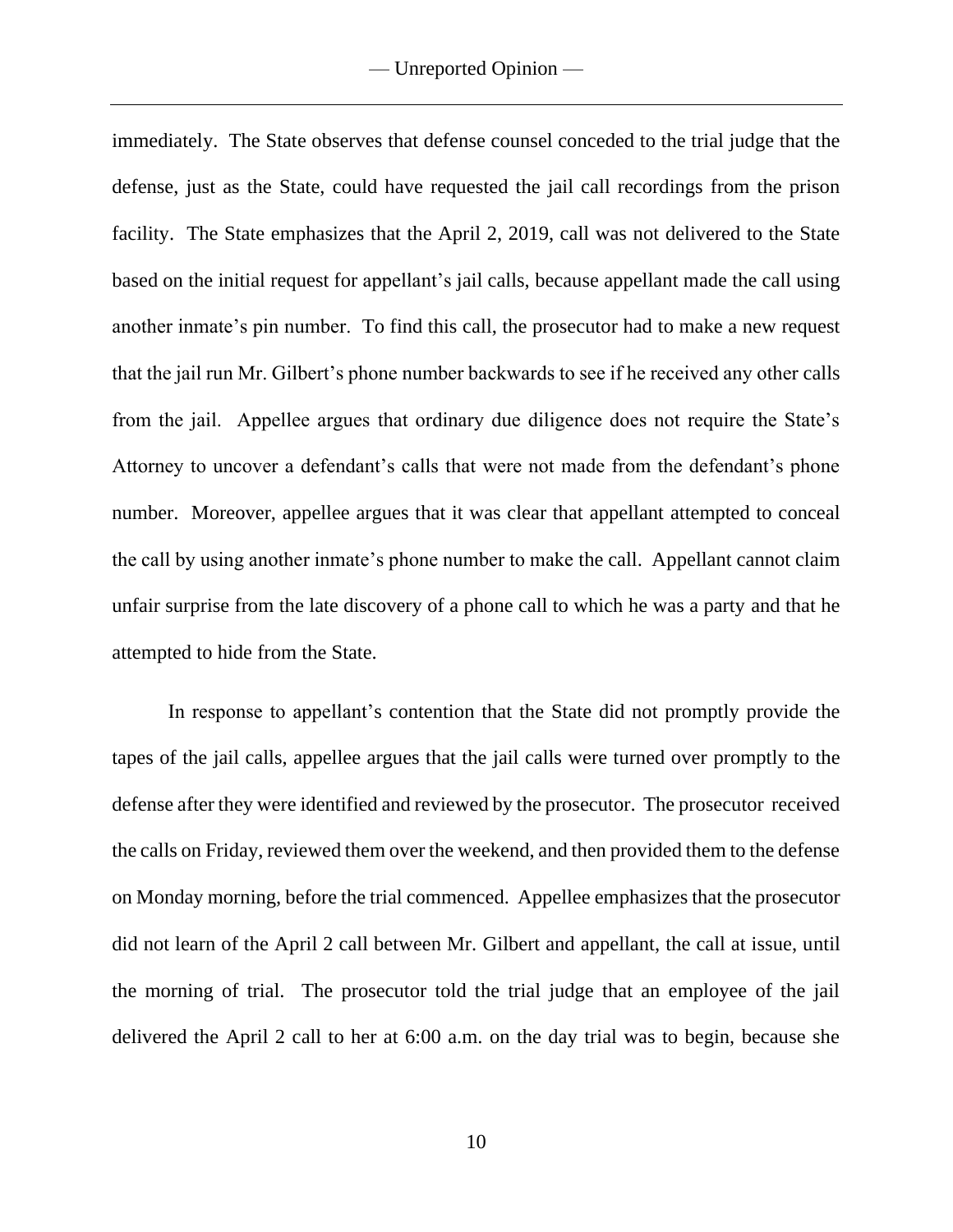received the initial batch of calls in response to one request and later made a separate request that the prison run Mr. Gilbert's number backwards for a new search.

As to the police report, the State argues that the argument is not preserved for our review. On the merits, the trial court excluded it from evidence properly, as it contained inadmissible hearsay and was, in essence, hearsay within hearsay. The State argues that the argument was not preserved because defense counsel did not make the same argument to the circuit court that he now raises on appeal. At trial, the State objected on hearsay grounds. Defense counsel argued that it was "fair material as to how the investigation was conducted." Appellee emphasizes that appellant now argues that the police report was admissible as a hearsay exception under Rule 5-803(b)(8), the public-records exception. Appellee points out that appellant's counsel did not mention Rule 5-803(b)(8) to the circuit court, nor did appellant argue to the circuit court that the report was admissible as an exception to the rule against hearsay. Appellee thus claims that the argument is not preserved.

The State argues that the police report was excluded properly from evidence because, even as it probably did fall within the public-records exception of Rule 5- 803(b)(8), it was nonetheless inadmissible because it contained hearsay within hearsay, thus violating Rule 5-805. The police report contained several hearsay statements that would otherwise be inadmissible, including statements from Abdella, Parkes, and three other civilians. Appellee argues that, as defense counsel did not suggest redacting the report or any other remedy, the trial court did not err in excluding the report.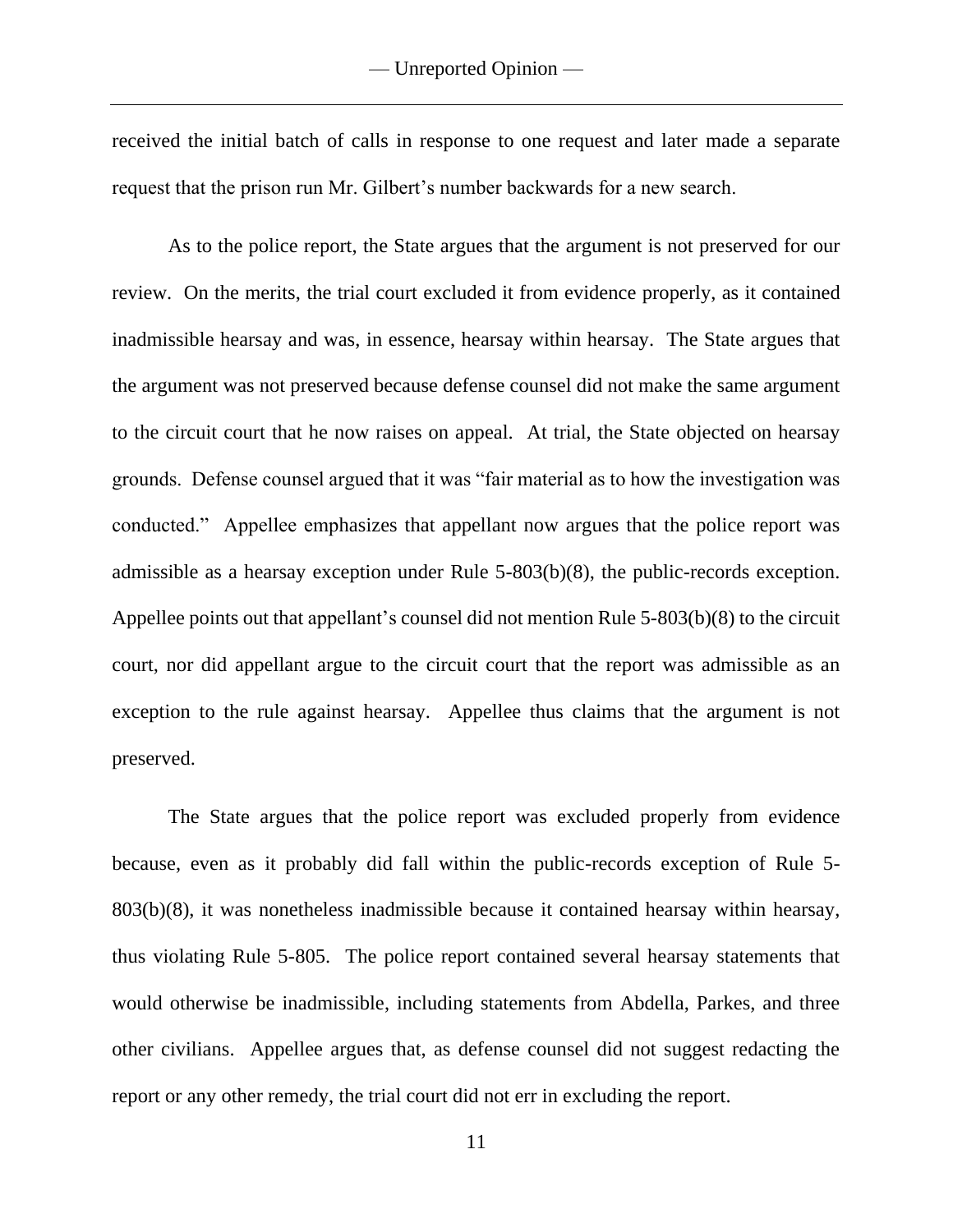III.

This Court reviews *de novo* whether a discovery violation occurred. *Thomas v. State*, 168 Md. App. 682, 693 (2006), *aff'd* 397 Md. 557 (2007). On an evidentiary ruling, whether evidence is hearsay is an issue of law reviewed *de novo*. *Dulyx v. State*, 425 Md. 273, 285 (2012). Nevertheless, ordinarily the appellate court will not decide any issue unless it plainly appears by the record to have been raised in or decided by the trial court. *Brice v. State*, 225 Md. App. 666, 678 (2015).

Appellant, in his question presented, assumes that there was a discovery violation and that the purported violation influenced the outcome of the case, thereby requiring reversal of the judgments of convictions. First and foremost, the trial judge did not find a discovery violation. In fact, he did not rule whether there was a violation of the discovery rules.

The preservation issue as to the alleged discovery violation is close. The State argues non-preservation because the trial judge did not rule as to whether there was any discovery violation, and appellant, as he is required to do, did not insist upon a ruling. Relying in part on *Williams v. State*, 364 Md. 160, 176 (2001), and the court's statement that when the judge makes "no specific finding as a matter of law that the State violated the discovery rule," the appellate court "exercise[s] independent *de novo* review to determine whether a discovery violation occurred," appellant argues this Court should address the issue.

Because the issue is so close, we shall review the discovery argument on the merits.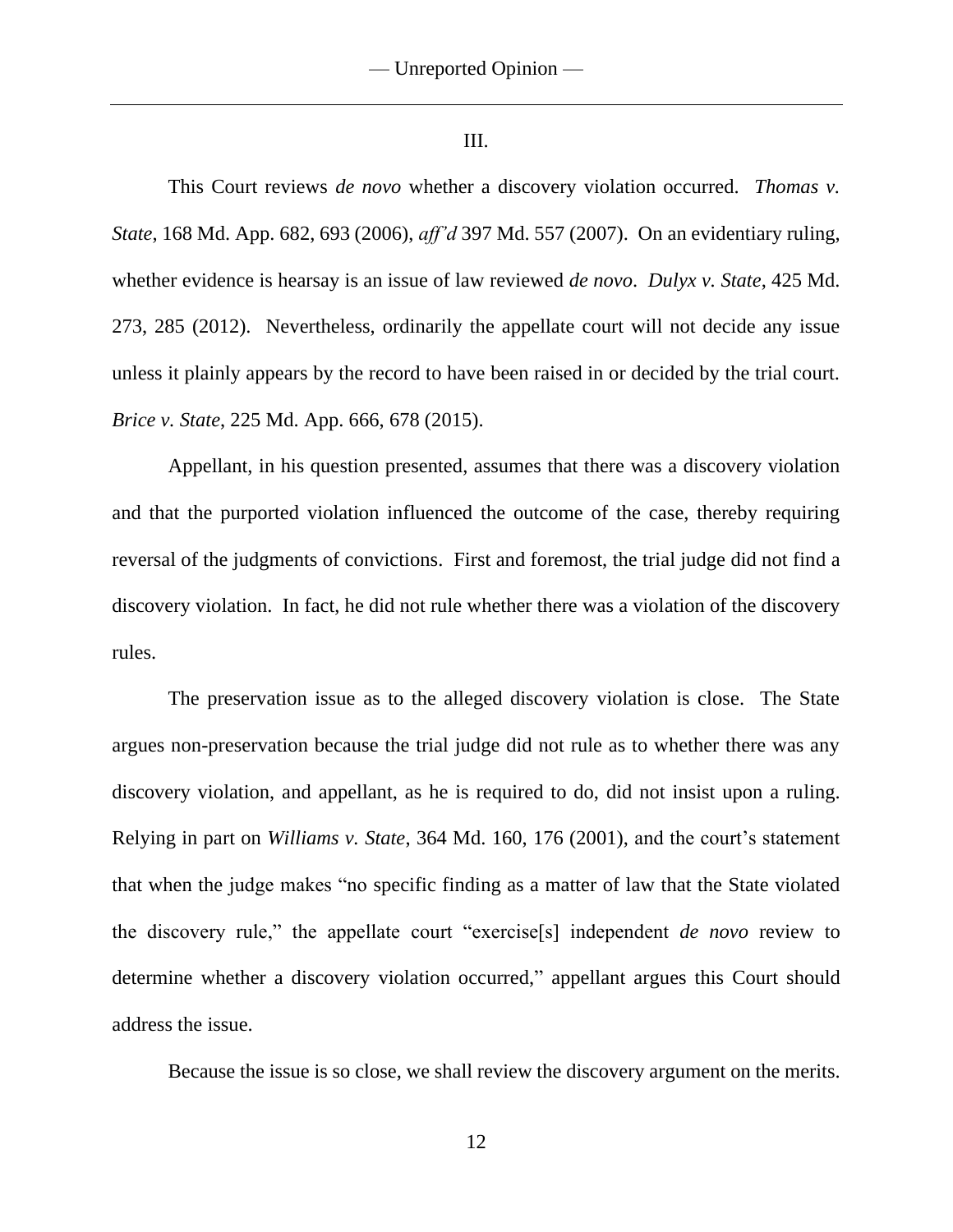The trial court was well aware that appellant was claiming a discovery violation. Whether the court's action was a "remedy" or not is a question to be decided, but clearly, the court took *some* action related to the discovery issue.

### *A. Recordings of the Jailhouse Phone Calls*

Rule 4-263 governs discovery in criminal cases before the circuit court. Among other requirements, the State's Attorney and the defense shall exercise due diligence to identify all of the information that must be disclosed under the Rule. Rule  $4-263(c)(1)$ . Each party is under a continuing obligation to produce discoverable material and information to the other side; a party who has responded to a request or an order and who obtains further material information shall supplement the response *promptly*. Rule 4- 263(j). The State's Attorney shall make disclosure within thirty days after the earlier of the appearance of counsel or the first appearance of the defendant. Rule 4-263(h)(1). Upon finding a discovery violation, the circuit court may fashion appropriate relief. Rule 4-  $263(n)$ .

In the case at bar, the recordings of the 200 jail calls were not provided within thirty days of the appearance of counsel, which could under certain circumstances contravene Rule 4-263(h)(1). Here, however, the State did not have the materials within thirty days of the appearance of counsel. And the State was not obliged to seek these jail records at that time. On this record, the State was not under a duty to disclose materials that it did not have. We reject appellant's argument that the State was *required* to inquire of the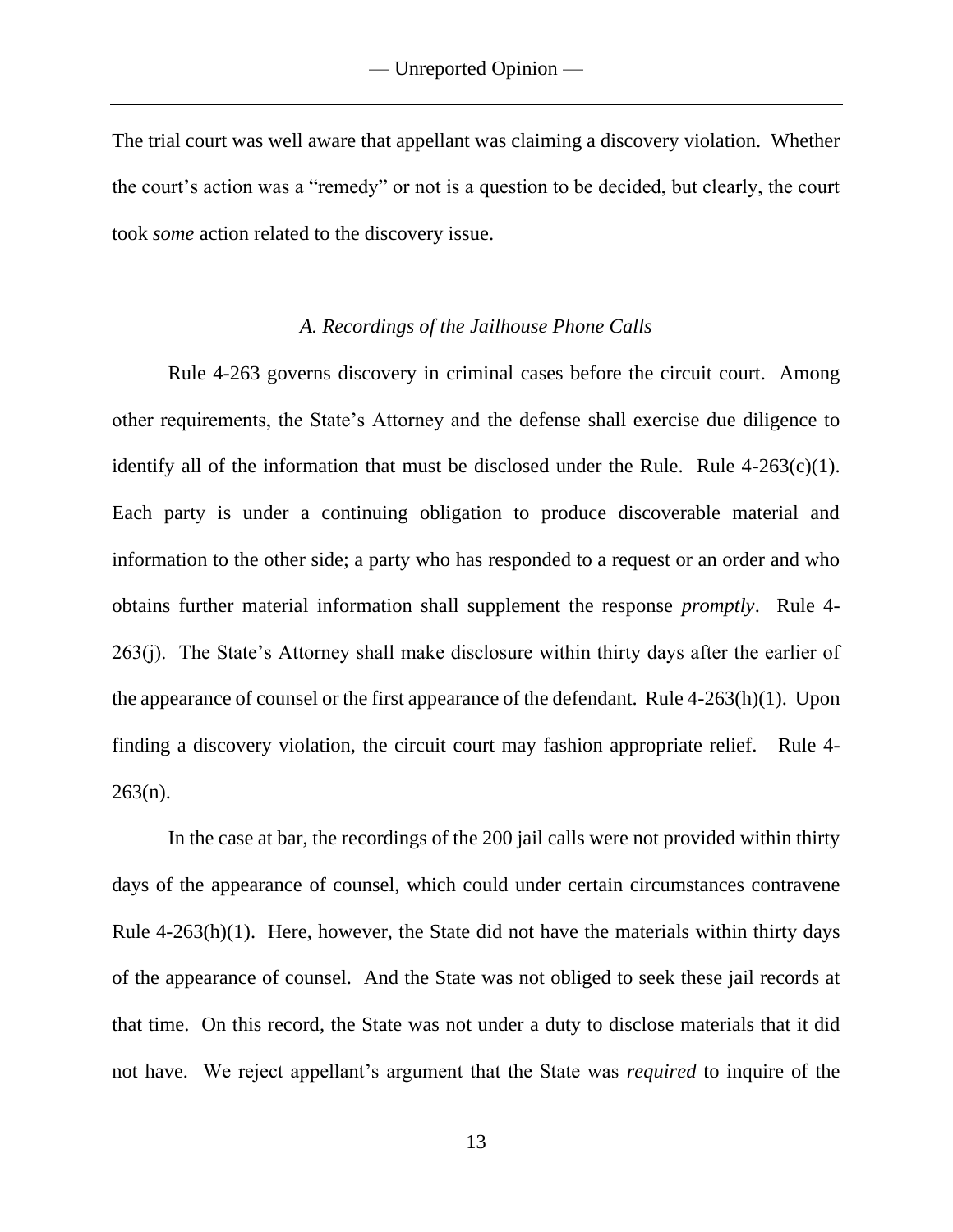Detention Center personnel whether there were any phone logs related to appellant.

We agree with the State that the State's Attorney's Office exercised reasonable due diligence. It is significant that appellant attempted to conceal the call by using another inmate's phone number to make the call, and we agree that appellant cannot claim unfair surprise from the late discovery of a phone call to which he was not only a party but indeed an active concealer.

The State was sufficiently prompt in providing materials to appellant. The prosecutor disclosed the information after she had an opportunity to review the materials, and the most important call was the one that appellant attempted to conceal. We find that there was not a discovery violation in the case at bar. In any event, the trial judge did provide a remedy to appellant. The State declined to mention the call in its opening statement and did not call the witness until the defense had an opportunity to review the call.

The court fashioned a remedy and did not abuse its discretion in declining to continue the case for at least a day.

#### *B. Exclusion of the Police Report*

Appellant's argument as to the admissibility of the police report is not preserved for our review. The argument he raises before us is different from the argument he presented to the trial court, when counsel told the judge that the police report was "fair material as to how the investigation was conducted." He now argues a different ground for admissibility.